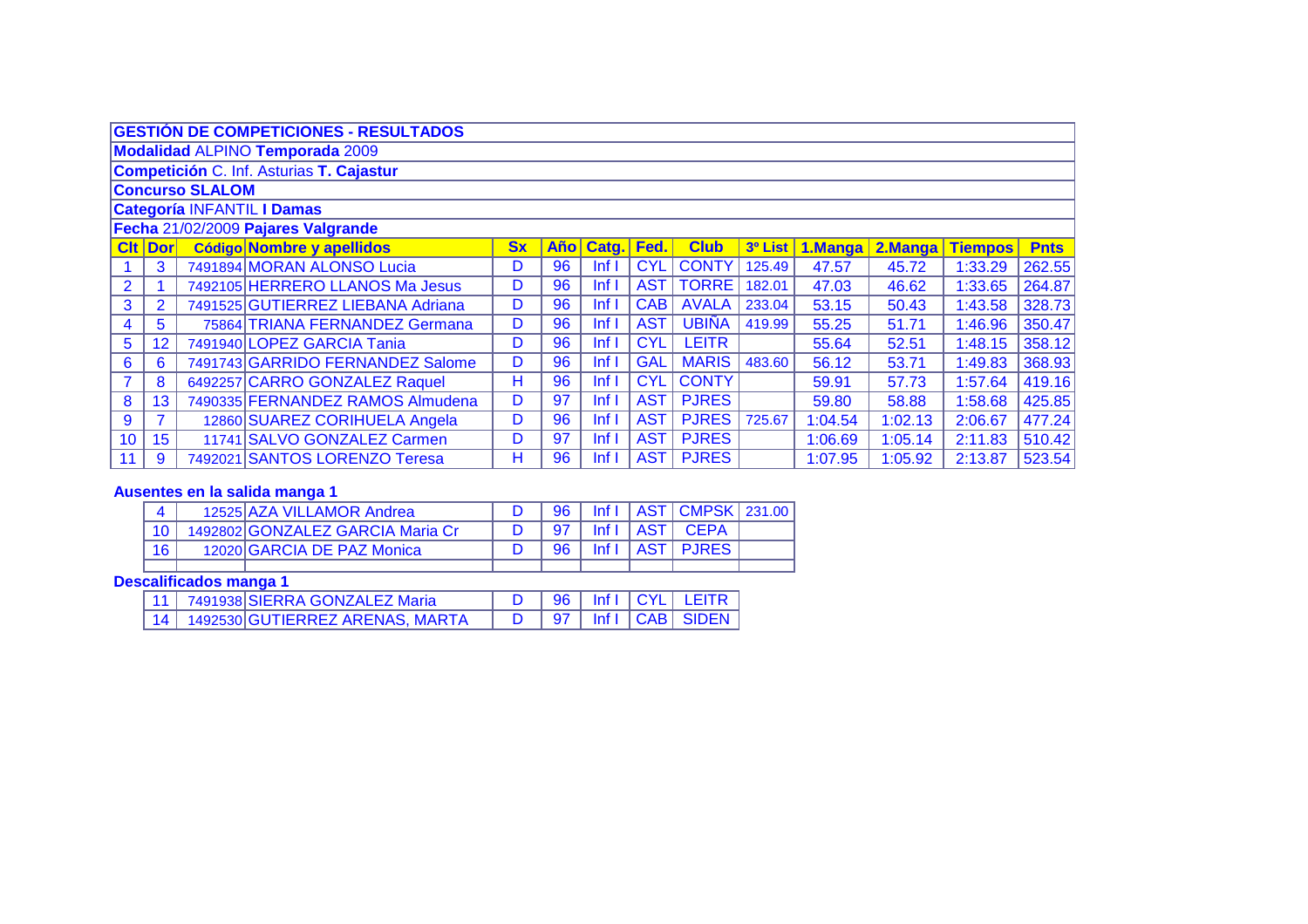| <b>GESTIÓN DE COMPETICIONES - RESULTADOS</b><br><b>Modalidad ALPINO Temporada 2009</b><br>Competición C. Inf. Asturias T. Cajastur<br><b>Concurso SLALOM</b><br><b>Categoría INFANTIL I Hombres</b><br>Fecha 21/02/2009 Pajares Valgrande<br><b>Código Nombre y apellidos</b><br><b>Clt</b><br><b>Dor</b><br><b>Sx</b><br>Año<br>3º List<br>2.Manga<br>Catg.<br>Fed.<br><b>Club</b><br>1.Manga<br><b>Tiempos</b><br><b>Pnts</b><br><b>PRIETO FERNANDEZ Ignacio</b><br>н<br><b>CYL</b><br><b>CONTY</b><br>19 7491000<br>96<br>Inf <sub>l</sub><br>125.36<br>42.57<br>129.56<br>41.15<br>1:23.72<br>1<br>Η<br>21 6492321<br><b>CYL</b><br><b>CONTY</b><br>2<br><b>CARRO LOPEZ Juan</b><br>97<br>Inf <sub>1</sub><br>228.42<br>44.04<br>43.91<br>1:27.95<br>159.88<br>$\overline{\mathsf{H}}$<br><b>GAL</b><br>3<br>18 7491870<br><b>VILLARREAL MENDEZ Raul</b><br>96<br>lnf<br><b>CBZAM</b><br>86.66<br>172.42<br>41.63<br>48.07<br>1:29.70<br>$\overline{\mathsf{H}}$<br><b>MARTINEZ ANTUÑA Antonio</b><br>96<br>Inf <sub>1</sub><br><b>AST</b><br><b>TORRE</b><br>1:29.95<br>174.21<br>4<br>20<br>44.92<br>45.03<br>7492107<br>132.66<br>Н<br><b>GONZALEZ PEÑA Diego</b><br>96<br>Inf <sub>1</sub><br><b>CAB</b><br><b>SOLVA</b><br>5<br>24 7491817<br>301.22<br>48.81<br>1:37.44<br>48.63<br>Η<br>96<br>Inf <sub>1</sub><br><b>AVALA</b><br>6<br>17 <sup>1</sup><br><b>PASCUAL FERNANDEZ Mario</b><br><b>CAB</b><br>49.88<br>7491502<br>49.59<br>1:39.47<br>190.08<br>$\overline{\mathsf{H}}$<br><b>AVALA</b><br>97<br>Inf <sub>1</sub><br><b>CAB</b><br>$\overline{7}$<br><b>LOPEZ ALONSO Carlos</b><br>25<br>367.36<br>53.39<br>52.26<br>1:45.65<br>492073<br>Н<br>96<br><b>CYL</b><br><b>GARCIA GONZALEZ Diego</b><br>Inf <sub>1</sub><br><b>LEITR</b><br>1:46.26<br>8<br>31<br>7491935<br>55.18<br>51.08<br>Н<br>97<br>Inf <sub>1</sub><br><b>AST</b><br><b>PJRES</b><br>9<br>27<br><b>GONZALEZ DE LA ARENA Alvaro</b><br>53.14<br>1:47.23<br>12867<br>54.09<br>Η<br>10<br><b>IGLESIAS POSADA, TRISTAN</b><br>96<br>Inf <sub>1</sub><br><b>AST</b><br><b>TORRE</b><br>1:48.81<br>23<br>296.06<br>55.15<br>53.66<br>7492104<br>Η<br>96<br><b>CYL</b><br>11<br>Inf <sub>1</sub><br><b>LEITR</b><br>1:50.00<br>40<br>7491937<br><b>GARCIA AMIGO, EMILIANO</b><br>58.71<br>51.29<br>Н<br>Inf <sub>1</sub><br><b>PJRES</b><br>12<br>22<br><b>SANZ YUS Diego</b><br>97<br><b>AST</b><br>55.59<br>54.88<br>1:50.47<br>12812<br>291.80<br>$\overline{\mathsf{H}}$<br><b>RODRIGUEZ VALBUENA Sergio</b><br>97<br>Inf <sub>1</sub><br><b>CYL</b><br><b>CONTY</b><br>42<br>53.97<br>1:51.47<br>13<br>1492813<br>57.50<br>$\overline{\mathsf{H}}$<br>97<br>Inf <sub>1</sub><br><b>CAB</b><br><b>AVALA</b><br>14<br>30 <sup>1</sup><br>54.46<br>1:51.52<br>7491796<br><b>CASANUEVA ALVAREZ, CARLOS</b><br>57.06<br>$\overline{\mathsf{H}}$<br>96<br>Inf <sub>1</sub><br><b>CYL</b><br><b>LEITR</b><br>1:51.56<br>15<br>36 7491941<br><b>FERNANDEZ SILVA Ls Domingo</b><br>56.89<br>54.67<br>$\overline{\mathsf{H}}$<br>97<br>Inf <sub>1</sub><br><b>CYL</b><br><b>LEITR</b><br><b>ALONSO GARCIA Felipe</b><br>16<br>37<br>58.14<br>55.70<br>1:53.84<br>1492891<br>Н<br>38<br>97<br><b>AST</b><br><b>CUITU</b><br>17<br><b>POOLE IZQUIERDO Pablo</b><br>Inf <sub>1</sub><br>58.50<br>1:58.51<br>7429<br>1:00.01<br>Н<br>97<br>Inf <sub>1</sub><br><b>AST</b><br><b>PJRES</b><br>28<br><b>DIEZ FERNANDEZ Mario</b><br>55.70<br>1:59.22<br>18<br>75866<br>1:03.52<br>$\overline{\mathsf{H}}$<br>35<br>96<br>Inf <sub>1</sub><br><b>AST</b><br><b>PJRES</b><br><b>FEO GAVELA Enrique</b><br>59.45<br>2:00.50<br>19<br>12864<br>1:01.05<br>$\overline{\mathsf{H}}$<br>97<br>Inf <sub>1</sub><br><b>AST</b><br><b>PJRES</b><br>2:05.74<br>20<br>29<br>7492020<br><b>GARCIA DIEZ, IGNACIO</b><br>1:03.80<br>1:01.94<br>Η<br><b>LOPEZ CONTRERAS Alfonso</b><br>Inf <sub>l</sub><br><b>AST</b><br><b>TORRE</b><br>2:06.83<br>45<br>1492828<br>97<br>1:03.80<br>1:03.03<br>21<br>Η<br><b>MARTINEZ RIVERO, PELAYO</b><br>97<br>Inf <sub>1</sub><br><b>CAB</b><br><b>AVALA</b><br>22<br>44<br>1:04.24<br>2:09.13<br>7491799<br>1:04.89<br>Η<br><b>LEITR</b><br>32 <sup>°</sup><br>97<br>Inf <sub>1</sub><br><b>CYL</b><br>23<br><b>MENENDEZ RODRIGUEZ Sergio</b><br>1:08.08<br>1:02.76<br>2:10.84<br>1492762 |  |  |  |  |  |  |  |  |  |  |  |  |        |  |
|-----------------------------------------------------------------------------------------------------------------------------------------------------------------------------------------------------------------------------------------------------------------------------------------------------------------------------------------------------------------------------------------------------------------------------------------------------------------------------------------------------------------------------------------------------------------------------------------------------------------------------------------------------------------------------------------------------------------------------------------------------------------------------------------------------------------------------------------------------------------------------------------------------------------------------------------------------------------------------------------------------------------------------------------------------------------------------------------------------------------------------------------------------------------------------------------------------------------------------------------------------------------------------------------------------------------------------------------------------------------------------------------------------------------------------------------------------------------------------------------------------------------------------------------------------------------------------------------------------------------------------------------------------------------------------------------------------------------------------------------------------------------------------------------------------------------------------------------------------------------------------------------------------------------------------------------------------------------------------------------------------------------------------------------------------------------------------------------------------------------------------------------------------------------------------------------------------------------------------------------------------------------------------------------------------------------------------------------------------------------------------------------------------------------------------------------------------------------------------------------------------------------------------------------------------------------------------------------------------------------------------------------------------------------------------------------------------------------------------------------------------------------------------------------------------------------------------------------------------------------------------------------------------------------------------------------------------------------------------------------------------------------------------------------------------------------------------------------------------------------------------------------------------------------------------------------------------------------------------------------------------------------------------------------------------------------------------------------------------------------------------------------------------------------------------------------------------------------------------------------------------------------------------------------------------------------------------------------------------------------------------------------------------------------------------------------------------------------------------------------------------------------------------------------------------------------------------------------------------------------------------------------------------------------------------------------------------------------------------------------------------------------------------------------------------------------------------------------------------------------------------------------------------------------------------------------------------------------------------------------------------------------------------------------|--|--|--|--|--|--|--|--|--|--|--|--|--------|--|
|                                                                                                                                                                                                                                                                                                                                                                                                                                                                                                                                                                                                                                                                                                                                                                                                                                                                                                                                                                                                                                                                                                                                                                                                                                                                                                                                                                                                                                                                                                                                                                                                                                                                                                                                                                                                                                                                                                                                                                                                                                                                                                                                                                                                                                                                                                                                                                                                                                                                                                                                                                                                                                                                                                                                                                                                                                                                                                                                                                                                                                                                                                                                                                                                                                                                                                                                                                                                                                                                                                                                                                                                                                                                                                                                                                                                                                                                                                                                                                                                                                                                                                                                                                                                                                                                                         |  |  |  |  |  |  |  |  |  |  |  |  |        |  |
|                                                                                                                                                                                                                                                                                                                                                                                                                                                                                                                                                                                                                                                                                                                                                                                                                                                                                                                                                                                                                                                                                                                                                                                                                                                                                                                                                                                                                                                                                                                                                                                                                                                                                                                                                                                                                                                                                                                                                                                                                                                                                                                                                                                                                                                                                                                                                                                                                                                                                                                                                                                                                                                                                                                                                                                                                                                                                                                                                                                                                                                                                                                                                                                                                                                                                                                                                                                                                                                                                                                                                                                                                                                                                                                                                                                                                                                                                                                                                                                                                                                                                                                                                                                                                                                                                         |  |  |  |  |  |  |  |  |  |  |  |  |        |  |
|                                                                                                                                                                                                                                                                                                                                                                                                                                                                                                                                                                                                                                                                                                                                                                                                                                                                                                                                                                                                                                                                                                                                                                                                                                                                                                                                                                                                                                                                                                                                                                                                                                                                                                                                                                                                                                                                                                                                                                                                                                                                                                                                                                                                                                                                                                                                                                                                                                                                                                                                                                                                                                                                                                                                                                                                                                                                                                                                                                                                                                                                                                                                                                                                                                                                                                                                                                                                                                                                                                                                                                                                                                                                                                                                                                                                                                                                                                                                                                                                                                                                                                                                                                                                                                                                                         |  |  |  |  |  |  |  |  |  |  |  |  |        |  |
|                                                                                                                                                                                                                                                                                                                                                                                                                                                                                                                                                                                                                                                                                                                                                                                                                                                                                                                                                                                                                                                                                                                                                                                                                                                                                                                                                                                                                                                                                                                                                                                                                                                                                                                                                                                                                                                                                                                                                                                                                                                                                                                                                                                                                                                                                                                                                                                                                                                                                                                                                                                                                                                                                                                                                                                                                                                                                                                                                                                                                                                                                                                                                                                                                                                                                                                                                                                                                                                                                                                                                                                                                                                                                                                                                                                                                                                                                                                                                                                                                                                                                                                                                                                                                                                                                         |  |  |  |  |  |  |  |  |  |  |  |  |        |  |
|                                                                                                                                                                                                                                                                                                                                                                                                                                                                                                                                                                                                                                                                                                                                                                                                                                                                                                                                                                                                                                                                                                                                                                                                                                                                                                                                                                                                                                                                                                                                                                                                                                                                                                                                                                                                                                                                                                                                                                                                                                                                                                                                                                                                                                                                                                                                                                                                                                                                                                                                                                                                                                                                                                                                                                                                                                                                                                                                                                                                                                                                                                                                                                                                                                                                                                                                                                                                                                                                                                                                                                                                                                                                                                                                                                                                                                                                                                                                                                                                                                                                                                                                                                                                                                                                                         |  |  |  |  |  |  |  |  |  |  |  |  |        |  |
|                                                                                                                                                                                                                                                                                                                                                                                                                                                                                                                                                                                                                                                                                                                                                                                                                                                                                                                                                                                                                                                                                                                                                                                                                                                                                                                                                                                                                                                                                                                                                                                                                                                                                                                                                                                                                                                                                                                                                                                                                                                                                                                                                                                                                                                                                                                                                                                                                                                                                                                                                                                                                                                                                                                                                                                                                                                                                                                                                                                                                                                                                                                                                                                                                                                                                                                                                                                                                                                                                                                                                                                                                                                                                                                                                                                                                                                                                                                                                                                                                                                                                                                                                                                                                                                                                         |  |  |  |  |  |  |  |  |  |  |  |  |        |  |
|                                                                                                                                                                                                                                                                                                                                                                                                                                                                                                                                                                                                                                                                                                                                                                                                                                                                                                                                                                                                                                                                                                                                                                                                                                                                                                                                                                                                                                                                                                                                                                                                                                                                                                                                                                                                                                                                                                                                                                                                                                                                                                                                                                                                                                                                                                                                                                                                                                                                                                                                                                                                                                                                                                                                                                                                                                                                                                                                                                                                                                                                                                                                                                                                                                                                                                                                                                                                                                                                                                                                                                                                                                                                                                                                                                                                                                                                                                                                                                                                                                                                                                                                                                                                                                                                                         |  |  |  |  |  |  |  |  |  |  |  |  |        |  |
|                                                                                                                                                                                                                                                                                                                                                                                                                                                                                                                                                                                                                                                                                                                                                                                                                                                                                                                                                                                                                                                                                                                                                                                                                                                                                                                                                                                                                                                                                                                                                                                                                                                                                                                                                                                                                                                                                                                                                                                                                                                                                                                                                                                                                                                                                                                                                                                                                                                                                                                                                                                                                                                                                                                                                                                                                                                                                                                                                                                                                                                                                                                                                                                                                                                                                                                                                                                                                                                                                                                                                                                                                                                                                                                                                                                                                                                                                                                                                                                                                                                                                                                                                                                                                                                                                         |  |  |  |  |  |  |  |  |  |  |  |  |        |  |
|                                                                                                                                                                                                                                                                                                                                                                                                                                                                                                                                                                                                                                                                                                                                                                                                                                                                                                                                                                                                                                                                                                                                                                                                                                                                                                                                                                                                                                                                                                                                                                                                                                                                                                                                                                                                                                                                                                                                                                                                                                                                                                                                                                                                                                                                                                                                                                                                                                                                                                                                                                                                                                                                                                                                                                                                                                                                                                                                                                                                                                                                                                                                                                                                                                                                                                                                                                                                                                                                                                                                                                                                                                                                                                                                                                                                                                                                                                                                                                                                                                                                                                                                                                                                                                                                                         |  |  |  |  |  |  |  |  |  |  |  |  |        |  |
|                                                                                                                                                                                                                                                                                                                                                                                                                                                                                                                                                                                                                                                                                                                                                                                                                                                                                                                                                                                                                                                                                                                                                                                                                                                                                                                                                                                                                                                                                                                                                                                                                                                                                                                                                                                                                                                                                                                                                                                                                                                                                                                                                                                                                                                                                                                                                                                                                                                                                                                                                                                                                                                                                                                                                                                                                                                                                                                                                                                                                                                                                                                                                                                                                                                                                                                                                                                                                                                                                                                                                                                                                                                                                                                                                                                                                                                                                                                                                                                                                                                                                                                                                                                                                                                                                         |  |  |  |  |  |  |  |  |  |  |  |  |        |  |
|                                                                                                                                                                                                                                                                                                                                                                                                                                                                                                                                                                                                                                                                                                                                                                                                                                                                                                                                                                                                                                                                                                                                                                                                                                                                                                                                                                                                                                                                                                                                                                                                                                                                                                                                                                                                                                                                                                                                                                                                                                                                                                                                                                                                                                                                                                                                                                                                                                                                                                                                                                                                                                                                                                                                                                                                                                                                                                                                                                                                                                                                                                                                                                                                                                                                                                                                                                                                                                                                                                                                                                                                                                                                                                                                                                                                                                                                                                                                                                                                                                                                                                                                                                                                                                                                                         |  |  |  |  |  |  |  |  |  |  |  |  |        |  |
|                                                                                                                                                                                                                                                                                                                                                                                                                                                                                                                                                                                                                                                                                                                                                                                                                                                                                                                                                                                                                                                                                                                                                                                                                                                                                                                                                                                                                                                                                                                                                                                                                                                                                                                                                                                                                                                                                                                                                                                                                                                                                                                                                                                                                                                                                                                                                                                                                                                                                                                                                                                                                                                                                                                                                                                                                                                                                                                                                                                                                                                                                                                                                                                                                                                                                                                                                                                                                                                                                                                                                                                                                                                                                                                                                                                                                                                                                                                                                                                                                                                                                                                                                                                                                                                                                         |  |  |  |  |  |  |  |  |  |  |  |  | 227.89 |  |
|                                                                                                                                                                                                                                                                                                                                                                                                                                                                                                                                                                                                                                                                                                                                                                                                                                                                                                                                                                                                                                                                                                                                                                                                                                                                                                                                                                                                                                                                                                                                                                                                                                                                                                                                                                                                                                                                                                                                                                                                                                                                                                                                                                                                                                                                                                                                                                                                                                                                                                                                                                                                                                                                                                                                                                                                                                                                                                                                                                                                                                                                                                                                                                                                                                                                                                                                                                                                                                                                                                                                                                                                                                                                                                                                                                                                                                                                                                                                                                                                                                                                                                                                                                                                                                                                                         |  |  |  |  |  |  |  |  |  |  |  |  | 242.44 |  |
|                                                                                                                                                                                                                                                                                                                                                                                                                                                                                                                                                                                                                                                                                                                                                                                                                                                                                                                                                                                                                                                                                                                                                                                                                                                                                                                                                                                                                                                                                                                                                                                                                                                                                                                                                                                                                                                                                                                                                                                                                                                                                                                                                                                                                                                                                                                                                                                                                                                                                                                                                                                                                                                                                                                                                                                                                                                                                                                                                                                                                                                                                                                                                                                                                                                                                                                                                                                                                                                                                                                                                                                                                                                                                                                                                                                                                                                                                                                                                                                                                                                                                                                                                                                                                                                                                         |  |  |  |  |  |  |  |  |  |  |  |  | 286.73 |  |
|                                                                                                                                                                                                                                                                                                                                                                                                                                                                                                                                                                                                                                                                                                                                                                                                                                                                                                                                                                                                                                                                                                                                                                                                                                                                                                                                                                                                                                                                                                                                                                                                                                                                                                                                                                                                                                                                                                                                                                                                                                                                                                                                                                                                                                                                                                                                                                                                                                                                                                                                                                                                                                                                                                                                                                                                                                                                                                                                                                                                                                                                                                                                                                                                                                                                                                                                                                                                                                                                                                                                                                                                                                                                                                                                                                                                                                                                                                                                                                                                                                                                                                                                                                                                                                                                                         |  |  |  |  |  |  |  |  |  |  |  |  | 291.10 |  |
|                                                                                                                                                                                                                                                                                                                                                                                                                                                                                                                                                                                                                                                                                                                                                                                                                                                                                                                                                                                                                                                                                                                                                                                                                                                                                                                                                                                                                                                                                                                                                                                                                                                                                                                                                                                                                                                                                                                                                                                                                                                                                                                                                                                                                                                                                                                                                                                                                                                                                                                                                                                                                                                                                                                                                                                                                                                                                                                                                                                                                                                                                                                                                                                                                                                                                                                                                                                                                                                                                                                                                                                                                                                                                                                                                                                                                                                                                                                                                                                                                                                                                                                                                                                                                                                                                         |  |  |  |  |  |  |  |  |  |  |  |  | 298.05 |  |
|                                                                                                                                                                                                                                                                                                                                                                                                                                                                                                                                                                                                                                                                                                                                                                                                                                                                                                                                                                                                                                                                                                                                                                                                                                                                                                                                                                                                                                                                                                                                                                                                                                                                                                                                                                                                                                                                                                                                                                                                                                                                                                                                                                                                                                                                                                                                                                                                                                                                                                                                                                                                                                                                                                                                                                                                                                                                                                                                                                                                                                                                                                                                                                                                                                                                                                                                                                                                                                                                                                                                                                                                                                                                                                                                                                                                                                                                                                                                                                                                                                                                                                                                                                                                                                                                                         |  |  |  |  |  |  |  |  |  |  |  |  | 309.37 |  |
|                                                                                                                                                                                                                                                                                                                                                                                                                                                                                                                                                                                                                                                                                                                                                                                                                                                                                                                                                                                                                                                                                                                                                                                                                                                                                                                                                                                                                                                                                                                                                                                                                                                                                                                                                                                                                                                                                                                                                                                                                                                                                                                                                                                                                                                                                                                                                                                                                                                                                                                                                                                                                                                                                                                                                                                                                                                                                                                                                                                                                                                                                                                                                                                                                                                                                                                                                                                                                                                                                                                                                                                                                                                                                                                                                                                                                                                                                                                                                                                                                                                                                                                                                                                                                                                                                         |  |  |  |  |  |  |  |  |  |  |  |  | 317.90 |  |
|                                                                                                                                                                                                                                                                                                                                                                                                                                                                                                                                                                                                                                                                                                                                                                                                                                                                                                                                                                                                                                                                                                                                                                                                                                                                                                                                                                                                                                                                                                                                                                                                                                                                                                                                                                                                                                                                                                                                                                                                                                                                                                                                                                                                                                                                                                                                                                                                                                                                                                                                                                                                                                                                                                                                                                                                                                                                                                                                                                                                                                                                                                                                                                                                                                                                                                                                                                                                                                                                                                                                                                                                                                                                                                                                                                                                                                                                                                                                                                                                                                                                                                                                                                                                                                                                                         |  |  |  |  |  |  |  |  |  |  |  |  | 321.27 |  |
|                                                                                                                                                                                                                                                                                                                                                                                                                                                                                                                                                                                                                                                                                                                                                                                                                                                                                                                                                                                                                                                                                                                                                                                                                                                                                                                                                                                                                                                                                                                                                                                                                                                                                                                                                                                                                                                                                                                                                                                                                                                                                                                                                                                                                                                                                                                                                                                                                                                                                                                                                                                                                                                                                                                                                                                                                                                                                                                                                                                                                                                                                                                                                                                                                                                                                                                                                                                                                                                                                                                                                                                                                                                                                                                                                                                                                                                                                                                                                                                                                                                                                                                                                                                                                                                                                         |  |  |  |  |  |  |  |  |  |  |  |  | 328.44 |  |
|                                                                                                                                                                                                                                                                                                                                                                                                                                                                                                                                                                                                                                                                                                                                                                                                                                                                                                                                                                                                                                                                                                                                                                                                                                                                                                                                                                                                                                                                                                                                                                                                                                                                                                                                                                                                                                                                                                                                                                                                                                                                                                                                                                                                                                                                                                                                                                                                                                                                                                                                                                                                                                                                                                                                                                                                                                                                                                                                                                                                                                                                                                                                                                                                                                                                                                                                                                                                                                                                                                                                                                                                                                                                                                                                                                                                                                                                                                                                                                                                                                                                                                                                                                                                                                                                                         |  |  |  |  |  |  |  |  |  |  |  |  | 328.80 |  |
|                                                                                                                                                                                                                                                                                                                                                                                                                                                                                                                                                                                                                                                                                                                                                                                                                                                                                                                                                                                                                                                                                                                                                                                                                                                                                                                                                                                                                                                                                                                                                                                                                                                                                                                                                                                                                                                                                                                                                                                                                                                                                                                                                                                                                                                                                                                                                                                                                                                                                                                                                                                                                                                                                                                                                                                                                                                                                                                                                                                                                                                                                                                                                                                                                                                                                                                                                                                                                                                                                                                                                                                                                                                                                                                                                                                                                                                                                                                                                                                                                                                                                                                                                                                                                                                                                         |  |  |  |  |  |  |  |  |  |  |  |  | 329.08 |  |
|                                                                                                                                                                                                                                                                                                                                                                                                                                                                                                                                                                                                                                                                                                                                                                                                                                                                                                                                                                                                                                                                                                                                                                                                                                                                                                                                                                                                                                                                                                                                                                                                                                                                                                                                                                                                                                                                                                                                                                                                                                                                                                                                                                                                                                                                                                                                                                                                                                                                                                                                                                                                                                                                                                                                                                                                                                                                                                                                                                                                                                                                                                                                                                                                                                                                                                                                                                                                                                                                                                                                                                                                                                                                                                                                                                                                                                                                                                                                                                                                                                                                                                                                                                                                                                                                                         |  |  |  |  |  |  |  |  |  |  |  |  | 345.42 |  |
|                                                                                                                                                                                                                                                                                                                                                                                                                                                                                                                                                                                                                                                                                                                                                                                                                                                                                                                                                                                                                                                                                                                                                                                                                                                                                                                                                                                                                                                                                                                                                                                                                                                                                                                                                                                                                                                                                                                                                                                                                                                                                                                                                                                                                                                                                                                                                                                                                                                                                                                                                                                                                                                                                                                                                                                                                                                                                                                                                                                                                                                                                                                                                                                                                                                                                                                                                                                                                                                                                                                                                                                                                                                                                                                                                                                                                                                                                                                                                                                                                                                                                                                                                                                                                                                                                         |  |  |  |  |  |  |  |  |  |  |  |  | 378.89 |  |
|                                                                                                                                                                                                                                                                                                                                                                                                                                                                                                                                                                                                                                                                                                                                                                                                                                                                                                                                                                                                                                                                                                                                                                                                                                                                                                                                                                                                                                                                                                                                                                                                                                                                                                                                                                                                                                                                                                                                                                                                                                                                                                                                                                                                                                                                                                                                                                                                                                                                                                                                                                                                                                                                                                                                                                                                                                                                                                                                                                                                                                                                                                                                                                                                                                                                                                                                                                                                                                                                                                                                                                                                                                                                                                                                                                                                                                                                                                                                                                                                                                                                                                                                                                                                                                                                                         |  |  |  |  |  |  |  |  |  |  |  |  | 383.98 |  |
|                                                                                                                                                                                                                                                                                                                                                                                                                                                                                                                                                                                                                                                                                                                                                                                                                                                                                                                                                                                                                                                                                                                                                                                                                                                                                                                                                                                                                                                                                                                                                                                                                                                                                                                                                                                                                                                                                                                                                                                                                                                                                                                                                                                                                                                                                                                                                                                                                                                                                                                                                                                                                                                                                                                                                                                                                                                                                                                                                                                                                                                                                                                                                                                                                                                                                                                                                                                                                                                                                                                                                                                                                                                                                                                                                                                                                                                                                                                                                                                                                                                                                                                                                                                                                                                                                         |  |  |  |  |  |  |  |  |  |  |  |  | 393.15 |  |
|                                                                                                                                                                                                                                                                                                                                                                                                                                                                                                                                                                                                                                                                                                                                                                                                                                                                                                                                                                                                                                                                                                                                                                                                                                                                                                                                                                                                                                                                                                                                                                                                                                                                                                                                                                                                                                                                                                                                                                                                                                                                                                                                                                                                                                                                                                                                                                                                                                                                                                                                                                                                                                                                                                                                                                                                                                                                                                                                                                                                                                                                                                                                                                                                                                                                                                                                                                                                                                                                                                                                                                                                                                                                                                                                                                                                                                                                                                                                                                                                                                                                                                                                                                                                                                                                                         |  |  |  |  |  |  |  |  |  |  |  |  | 430.71 |  |
|                                                                                                                                                                                                                                                                                                                                                                                                                                                                                                                                                                                                                                                                                                                                                                                                                                                                                                                                                                                                                                                                                                                                                                                                                                                                                                                                                                                                                                                                                                                                                                                                                                                                                                                                                                                                                                                                                                                                                                                                                                                                                                                                                                                                                                                                                                                                                                                                                                                                                                                                                                                                                                                                                                                                                                                                                                                                                                                                                                                                                                                                                                                                                                                                                                                                                                                                                                                                                                                                                                                                                                                                                                                                                                                                                                                                                                                                                                                                                                                                                                                                                                                                                                                                                                                                                         |  |  |  |  |  |  |  |  |  |  |  |  | 438.52 |  |
|                                                                                                                                                                                                                                                                                                                                                                                                                                                                                                                                                                                                                                                                                                                                                                                                                                                                                                                                                                                                                                                                                                                                                                                                                                                                                                                                                                                                                                                                                                                                                                                                                                                                                                                                                                                                                                                                                                                                                                                                                                                                                                                                                                                                                                                                                                                                                                                                                                                                                                                                                                                                                                                                                                                                                                                                                                                                                                                                                                                                                                                                                                                                                                                                                                                                                                                                                                                                                                                                                                                                                                                                                                                                                                                                                                                                                                                                                                                                                                                                                                                                                                                                                                                                                                                                                         |  |  |  |  |  |  |  |  |  |  |  |  | 455.00 |  |
|                                                                                                                                                                                                                                                                                                                                                                                                                                                                                                                                                                                                                                                                                                                                                                                                                                                                                                                                                                                                                                                                                                                                                                                                                                                                                                                                                                                                                                                                                                                                                                                                                                                                                                                                                                                                                                                                                                                                                                                                                                                                                                                                                                                                                                                                                                                                                                                                                                                                                                                                                                                                                                                                                                                                                                                                                                                                                                                                                                                                                                                                                                                                                                                                                                                                                                                                                                                                                                                                                                                                                                                                                                                                                                                                                                                                                                                                                                                                                                                                                                                                                                                                                                                                                                                                                         |  |  |  |  |  |  |  |  |  |  |  |  | 467.26 |  |
| H<br><b>ABAD MERINO Alfonso</b><br>lnf<br><b>SIDEN</b><br>2:12.60<br>26 1492439<br>96<br><b>CAB</b><br>1:06.44<br>1:06.16<br>24                                                                                                                                                                                                                                                                                                                                                                                                                                                                                                                                                                                                                                                                                                                                                                                                                                                                                                                                                                                                                                                                                                                                                                                                                                                                                                                                                                                                                                                                                                                                                                                                                                                                                                                                                                                                                                                                                                                                                                                                                                                                                                                                                                                                                                                                                                                                                                                                                                                                                                                                                                                                                                                                                                                                                                                                                                                                                                                                                                                                                                                                                                                                                                                                                                                                                                                                                                                                                                                                                                                                                                                                                                                                                                                                                                                                                                                                                                                                                                                                                                                                                                                                                         |  |  |  |  |  |  |  |  |  |  |  |  | 479.87 |  |

## **Ausentes en la salida manga 1**

| 34   1492656 ALVAREZ RODRIGUEZ Pelayo |  |  | H 96 Infl AST CMPSK                                                              |
|---------------------------------------|--|--|----------------------------------------------------------------------------------|
| 41   1492827 LUCAS DIEZ Javier        |  |  | $\parallel$ H $\parallel$ 97 $\parallel$ Inf I $\parallel$ AST $\parallel$ TORRE |

## **Abandonos manga 1**

|  |  | 75849 ROCA HERES Pablo |  |  |  |  | 96   Inf     AST   UBIÑA |
|--|--|------------------------|--|--|--|--|--------------------------|
|--|--|------------------------|--|--|--|--|--------------------------|

### **Descalificados manga 1**

| 33   1492848 ALCALDE VALBUENA Carlos |  |  | H   97   Inf     AST   PJRES |
|--------------------------------------|--|--|------------------------------|
|                                      |  |  |                              |

## **Descalificados manga 2**

43 | 1492815 CASAIS VELASCO Jesus | H | 97 | Inf I | CYL | CONTY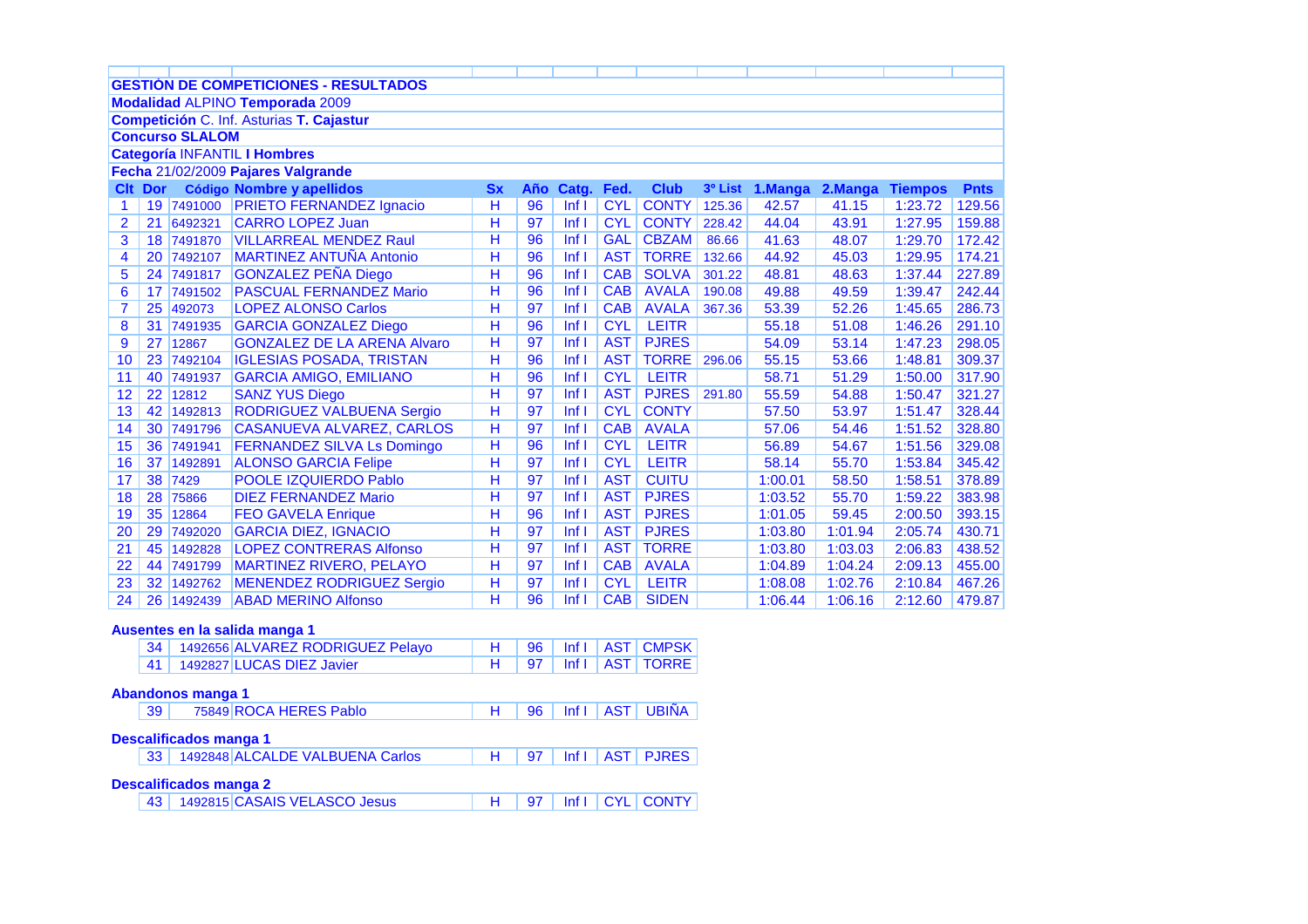|                                                                                                                                                        | <b>GESTIÓN DE COMPETICIONES - RESULTADOS</b>                                                                                    |  |                                          |   |    |                  |            |              |        |         |         |             |        |  |  |
|--------------------------------------------------------------------------------------------------------------------------------------------------------|---------------------------------------------------------------------------------------------------------------------------------|--|------------------------------------------|---|----|------------------|------------|--------------|--------|---------|---------|-------------|--------|--|--|
|                                                                                                                                                        | <b>Modalidad ALPINO Temporada 2009</b>                                                                                          |  |                                          |   |    |                  |            |              |        |         |         |             |        |  |  |
|                                                                                                                                                        |                                                                                                                                 |  | Competición C. Inf. Asturias T. Cajastur |   |    |                  |            |              |        |         |         |             |        |  |  |
|                                                                                                                                                        | <b>Concurso SLALOM</b>                                                                                                          |  |                                          |   |    |                  |            |              |        |         |         |             |        |  |  |
| <b>Categoría INFANTIL II Damas</b>                                                                                                                     |                                                                                                                                 |  |                                          |   |    |                  |            |              |        |         |         |             |        |  |  |
| Fecha 21/02/2009 Pajares Valgrande                                                                                                                     |                                                                                                                                 |  |                                          |   |    |                  |            |              |        |         |         |             |        |  |  |
| <b>Dor Código</b><br>Nombre y apellidos<br>Año Catg. Fed.<br><b>Club</b><br>2.Manga<br><b>CIt</b><br>1.Manga<br><b>Sx</b><br>3º List<br><b>Tiempos</b> |                                                                                                                                 |  |                                          |   |    |                  |            |              |        |         |         | <b>Pnts</b> |        |  |  |
| $\mathbf 1$                                                                                                                                            | 48                                                                                                                              |  | 7490114 REY PICON Andrea                 | D | 94 | Inf <sub>2</sub> | GAL        | <b>MARIS</b> | 14.62  | 39.39   | 39.56   | 1:18.95     | 80.64  |  |  |
| $\overline{2}$                                                                                                                                         | 49                                                                                                                              |  | 7491427 ALONSO MARTIN Iciar              | D | 95 | Inf2             | AST        | <b>TORRE</b> | 130.98 | 43.36   | 42.52   | 1:25.88     | 133.31 |  |  |
| 3                                                                                                                                                      | 46<br>7491267 MENDEZ CALLEJA Emma<br>CYL<br><b>CONTY</b><br>D<br>95<br>Inf2<br>44.89<br>41.68<br>1:26.57<br>138.55<br>103.18    |  |                                          |   |    |                  |            |              |        |         |         |             |        |  |  |
| 4                                                                                                                                                      | 7491467 MENDEZ MARTINEZ Andrea<br>CYL<br><b>CONTY</b><br>56<br>D<br>Inf2<br>1:27.10<br>142.58<br>95<br>324.34<br>43.85<br>43.25 |  |                                          |   |    |                  |            |              |        |         |         |             |        |  |  |
| 5                                                                                                                                                      | 47                                                                                                                              |  | 7490477 PRIETO FERNANDEZ Irene           | D | 94 | Inf2             | CYL        | <b>CONTY</b> | 114.66 | 44.43   | 42.99   | 1:27.42     | 145.01 |  |  |
| 6                                                                                                                                                      | 52                                                                                                                              |  | 7491429 GARRIDO RIVAS Olaya              | D | 95 | Inf2             | <b>AST</b> | <b>TORRE</b> | 231.27 | 46.02   | 45.85   | 1:31.87     | 178.83 |  |  |
| $\overline{7}$                                                                                                                                         | 51                                                                                                                              |  | 7491073 L LACALLE ABASOLO Estitxu        | D | 95 | Inf2             | CAB        | <b>SIDEN</b> | 210.13 | 49.16   | 49.11   | 1:38.27     | 227.47 |  |  |
| 8                                                                                                                                                      | 65                                                                                                                              |  | 7491939 GONZALEZ PINTEÑO Aida            | D | 95 | Inf2             | CYL        | <b>LEITR</b> |        | 49.97   | 50.71   | 1:40.68     | 245.78 |  |  |
| 9                                                                                                                                                      | 53                                                                                                                              |  | 75846 DIAZ ALVAREZ Claudia               | D | 95 | Inf2             | AST        | <b>PJRES</b> | 240.13 | 52.32   | 50.35   | 1:42.67     | 260.91 |  |  |
| 10                                                                                                                                                     | 63                                                                                                                              |  | 7491946 RODRIGUEZ AMIGO Marta            | D | 94 | Inf2             | CYL        | <b>LEITR</b> |        | 55.71   | 49.23   | 1:44.94     | 278.16 |  |  |
| 11                                                                                                                                                     | 58                                                                                                                              |  | 7491074 ARENAS RODRIGUEZ Olea            | D | 95 | Inf2             | CAB        | <b>SIDEN</b> | 381.77 | 52.98   | 54.10   | 1:47.08     | 294.42 |  |  |
| 12                                                                                                                                                     | 62                                                                                                                              |  | 7492193 FERNANDEZ ORRACA Andrea          | D | 95 | Inf2             | <b>CYL</b> | <b>LEITR</b> |        | 54.98   | 55.06   | 1:50.04     | 316.92 |  |  |
| 13                                                                                                                                                     | 59                                                                                                                              |  | 7491075 GUTIERREZ ARENAS Elena           | D | 95 | Inf2             | CAB        | <b>SIDEN</b> | 390.16 | 55.79   | 54.94   | 1:50.73     | 322.16 |  |  |
| 14                                                                                                                                                     | 64                                                                                                                              |  | 7492189 LOPEZ MARQUES Andrea             | D | 95 | Inf2             | <b>CYL</b> | <b>LEITR</b> |        | 56.81   | 56.16   | 1:52.97     | 339.18 |  |  |
| 15                                                                                                                                                     | 57                                                                                                                              |  | 1492735 FERNANDEZ SUAREZ Alicia          | D | 94 | Inf2             | AST        | <b>TORRE</b> | 377.58 | 56.36   | 56.80   | 1:53.16     | 340.63 |  |  |
| 16                                                                                                                                                     | 61                                                                                                                              |  | 7491943 GARCIA AMIGO Lucia Em            | D | 94 | Inf2             | CYL        | <b>LEITR</b> |        | 1:01.92 | 55.72   | 1:57.64     | 374.67 |  |  |
| 17                                                                                                                                                     | 66                                                                                                                              |  | 7492191 FERNANDEZ BARRERO Yoselin        | D | 95 | Inf <sub>2</sub> | <b>CYL</b> | <b>LEITR</b> |        | 57.63   | 1:02.57 | 2:00.20     | 394.13 |  |  |
| 18                                                                                                                                                     | 69                                                                                                                              |  | 7490334 CABAL VILLANUEVA Eva             | D | 95 | Inf2             | <b>AST</b> | <b>PJRES</b> |        | 1:01.06 | 59.72   | 2:00.78     | 398.54 |  |  |
| 19                                                                                                                                                     | 67                                                                                                                              |  | 1492965 MARTINEZ RIVERO Maria            | D | 95 | Inf2             | CAB        | <b>AVALA</b> |        | 1:06.22 | 1:04.42 | 2:10.64     | 473.47 |  |  |

# Ausentes en la salida manga 1

|    | ⊤55 7491257 TEVAR ERREA Ana |  |  | $D$   95   Inf 2   CAB   AVALA   282.16 |  |
|----|-----------------------------|--|--|-----------------------------------------|--|
| 68 | 12019 GARCIA DE PAZ Ana     |  |  | D 94   Inf 2   AST   PJRES              |  |
|    | 12526 GALLEGO YAÑEZ Maria   |  |  | D   94   Inf 2   AST   CMPSK   248.24   |  |

Abandonos manga 1<br>50 | 7491942 RODRIGUEZ ARIAS Leyre 95 | Inf 2 | CYL | LEITR | 191.18  $\overline{D}$ 

Descalificados manga 2<br>
60 6492258 MAYO JUAN Lidia  $\overline{D}$ 94 | Inf 2 | CYL | LEITR |